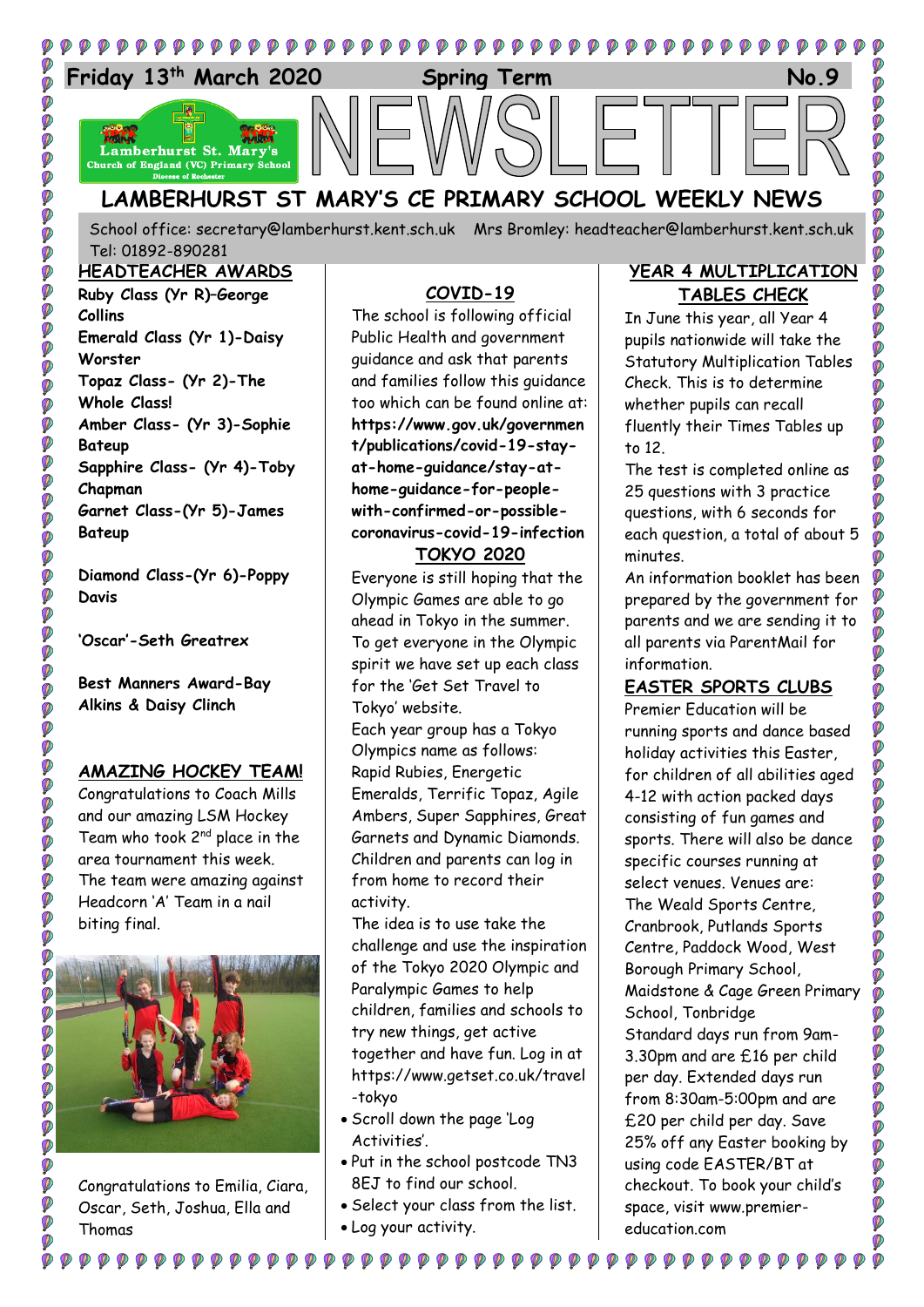#### **THANKYOU CHARLIE & GEORGIA**

Ø Ø

000000

9999999

ø Ø **O** Ø ø Ø

**DEE** 

OCOOOOO

000

**DO** Ø Ø Ø Ø **DO** 

Ø Ó Ø **P** 

Ø

**DDDDDDDDDDDDDDDDDDDDDDDDDDDD** 

Ø Ø Ø

**DOO** 

Ó

We would like to say a huge 'Thank you' to Charlie and Georgia our lovely cleaners who were instrumental in preventing a serious flood of water into the school building during last week's rain deluge. The girls with the help of Georgia's uncle (Thank you Uncle Chris too!), sourced and collected sandbags for the school with seconds to spare before water breached the doors. A big 'Thank you 'also to parents who arrived promptly and assisted us in dismissing the whole school at the end of the day via the hall and front doors.

# **INCLUSIVE ARTS FESTIVAL**



'This Is Us' are producing and co-ordinating the areas first inclusive arts festival, supported by Arts Council England. This event has been years in the making. The 'Be You Festival' will be coming to West Kent College on Monday 25th May 10.30am - 4.30pm.

Tickets are available via their website

www.thisisusdance.co.uk/beyou The event will include sensory zones, art, music and dance workshops, performances by professional and community companies and so much more. This is a day to celebrate what it is to 'BE YOU!'

# **HAPPY BAGS**

Thank you to everyone who filled Happy Bags with unwanted clothes, shoes and bags. We raised £240. The next collection will be at the end of the summer term.

#### **WORLD BOOK DAY**

We all really enjoyed our Book Day activities last week and the 'Reading Restaurants' went down very well with lovely bright check table cloths and yummy biscuits.



*'Tristan has to hold onto his Reading Restaurant biscuits as they just won't let him stop reading!'*



*'I love it when Rufus reads with me'*



*'Owl Babies-everyone's favourite'*



*'Read faster Evie we want to read them all by home time!'*

### $\begin{array}{ccccc}\n\mathbf{0} & \mathbf{0} & \mathbf{0} & \mathbf{0} & \mathbf{0} & \mathbf{0} & \mathbf{0}\n\end{array}$ **GO APE WRITING COMPETITION**

Go-Ape at Bedgebury Forest have launched a Writing Competition for children aged 4- 12yrs. The adventure stories competition has two age categories where children can enter an adventure story or drawing to win a chance to bring their whole class to Go Ape, plus many more prizes.

The competition is returning for its fourth year, they are encouraging all young adventurers to get creative. They love seeing families come alive when they visit throughout the year so want you to show them what adventure means to you. There are some tips available at:

Ø Ó

99999

Ø Ø

Ø

00000000000

# [https://goape.co.uk/groups/sch](https://goape.co.uk/groups/schools/adventure-stories) [ools/adventure-stories](https://goape.co.uk/groups/schools/adventure-stories)

# **CLASS PHOTOGRAPHS**

Class Photographs will take place on Friday 27th March. Please ensure that all pupils wear  $\mathcal P$ smart school uniform with hair in line with school policy.

# **ST PATRICK'S DAY**

St Patrick's Day falls on a school day next Tuesday 17<sup>th</sup> March. Pupils may wear Guiding and Scouting association uniforms to school on this day, including Beaver's and Rainbow's.

#### *Today you will also receive via ParentMail:*

Every Family ~ Travel to Tokyo Home Flyer, Times Tables Information Booklet, Teach Kent & Sussex Information Flyer

#### *Today you will also receive in school bags:*

Every Pupil ~ Premier Easter Holiday Camp Flyer Year 6 ~ Safety In Action Letter Year 4 & 5 ~ Summer Term Swimming Lessons Letter